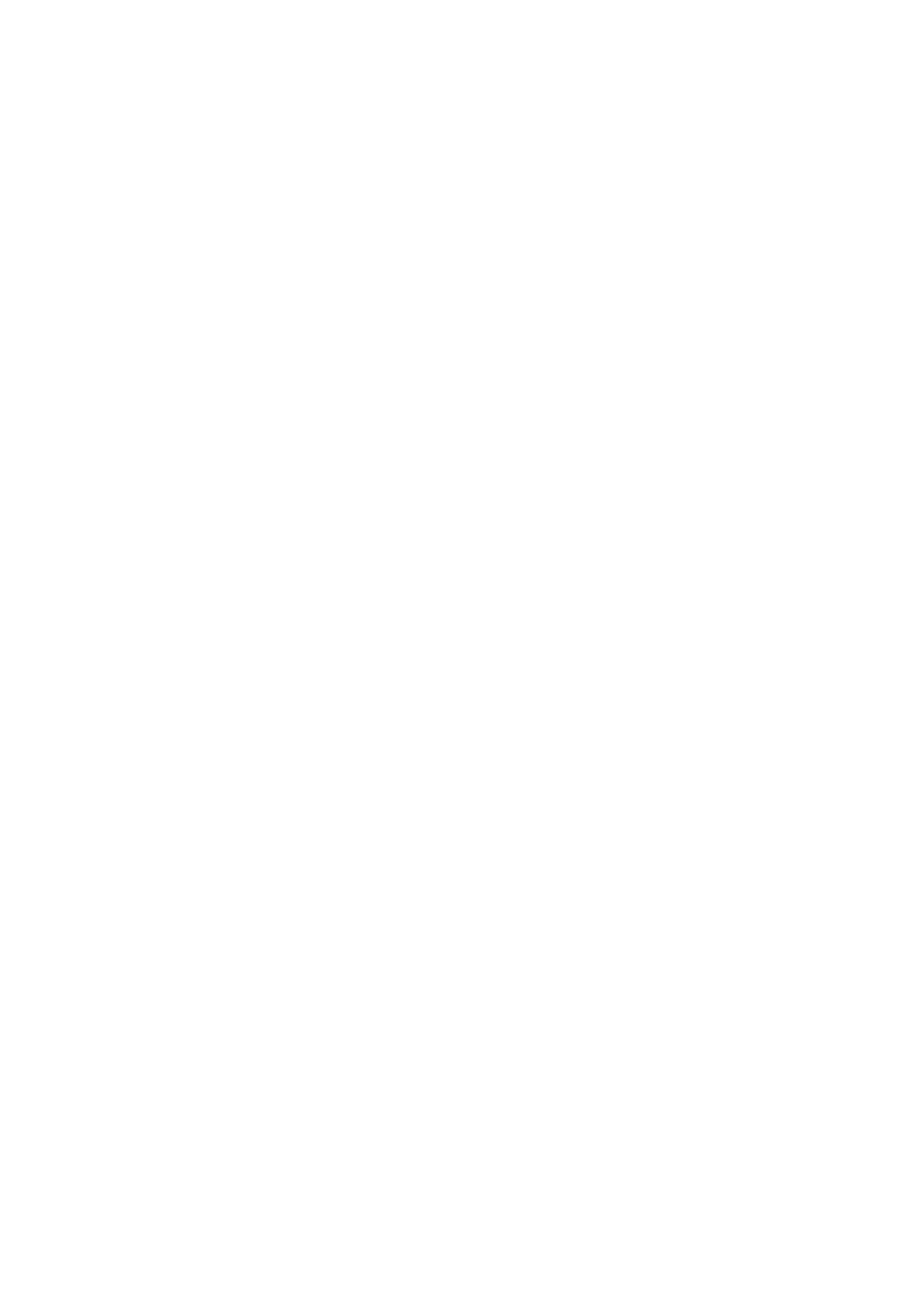

**Queensland** 

# **Transport Operations (Marine Safety— Queensland Regulated Ships Miscellaneous Equipment) Standard 2017**

### **Contents**

|                   |                                                                                                          | Page           |
|-------------------|----------------------------------------------------------------------------------------------------------|----------------|
| Part 1            | Preliminary                                                                                              |                |
| 1                 | Short title $\ldots \ldots \ldots \ldots \ldots \ldots \ldots \ldots \ldots \ldots \ldots \ldots \ldots$ | 3              |
| 2                 |                                                                                                          | 3              |
| 3                 |                                                                                                          | 3              |
| 4                 |                                                                                                          | 3              |
| Part 2            | Miscellaneous equipment for all Queensland regulated ships                                               |                |
| <b>Division 1</b> | <b>Application of part</b>                                                                               |                |
| 5                 |                                                                                                          | 4              |
| <b>Division 2</b> | Queensland regulated ships other than personal watercraft                                                |                |
| 6                 |                                                                                                          | 4              |
| 7                 |                                                                                                          | $\overline{4}$ |
| 8                 |                                                                                                          | 4              |
| 9                 |                                                                                                          | 5              |
| 10                | Auxiliary way of propulsion                                                                              | 5              |
| 11                |                                                                                                          | 6              |
| 12                | Equipment in good working order                                                                          | 6              |
| <b>Division 3</b> | Queensland regulated ships that are personal watercraft                                                  |                |
| 13                |                                                                                                          | 6              |
| 14                |                                                                                                          | 6              |
| 15                |                                                                                                          | $\overline{7}$ |
| 16                |                                                                                                          | $\overline{7}$ |
| 17                | Equipment in good working order                                                                          | $\overline{7}$ |
| Part 3            | Miscellaneous equipment for particular Queensland regulated<br>ships that do not require registration    |                |
| <b>Division 1</b> | Miscellaneous equipment for particular Queensland regulated                                              |                |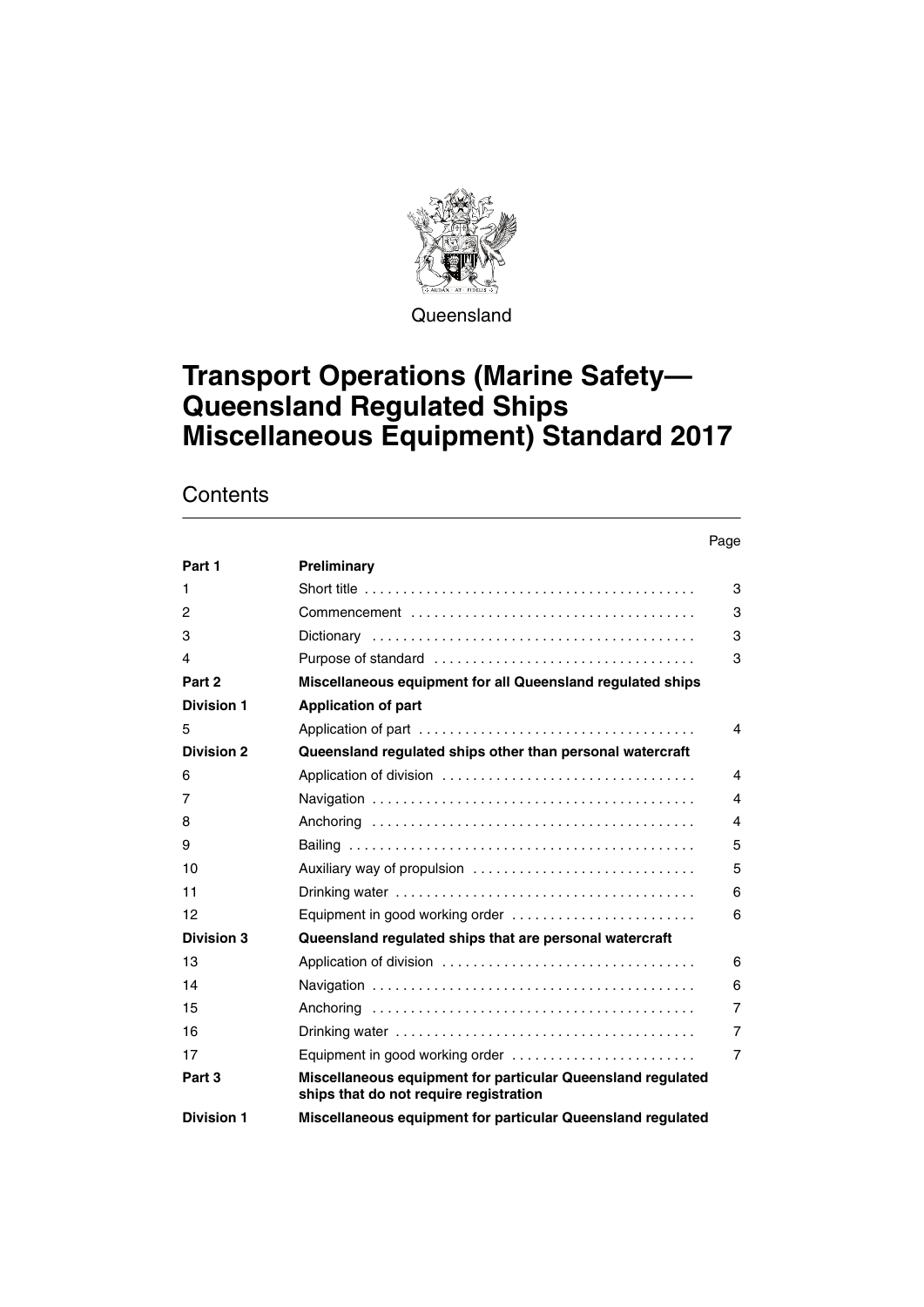#### **Contents**

|                   | ships other than particular personal watercraft                                 |    |
|-------------------|---------------------------------------------------------------------------------|----|
| 18                |                                                                                 | 8  |
| 19                | Safety equipment in smooth waters                                               | 8  |
| 20                | Safety equipment in or beyond partially smooth waters $\dots\dots$              | 9  |
| <b>Division 2</b> | Miscellaneous equipment for particular personal watercraft                      |    |
| 21                | Safety equipment for particular personal watercraft                             | 9  |
| <b>Division 3</b> | <b>Required lifejackets</b>                                                     |    |
| 22                |                                                                                 | 10 |
| 23                | What is the required lifejacket for a ship $\ldots \ldots \ldots \ldots \ldots$ | 10 |
| <b>Division 4</b> | Servicing or replacing safety equipment                                         |    |
| 24                | Safety equipment to be serviced or replaced                                     | 11 |
| Part 4            | References to former standards                                                  |    |
| 25                | References to former standards                                                  | 12 |
| Part 5            | <b>Transitional provision</b>                                                   |    |
| 26                | Application of provision about personal flotation devices under 2004            | 12 |
| <b>Schedule 1</b> |                                                                                 | 14 |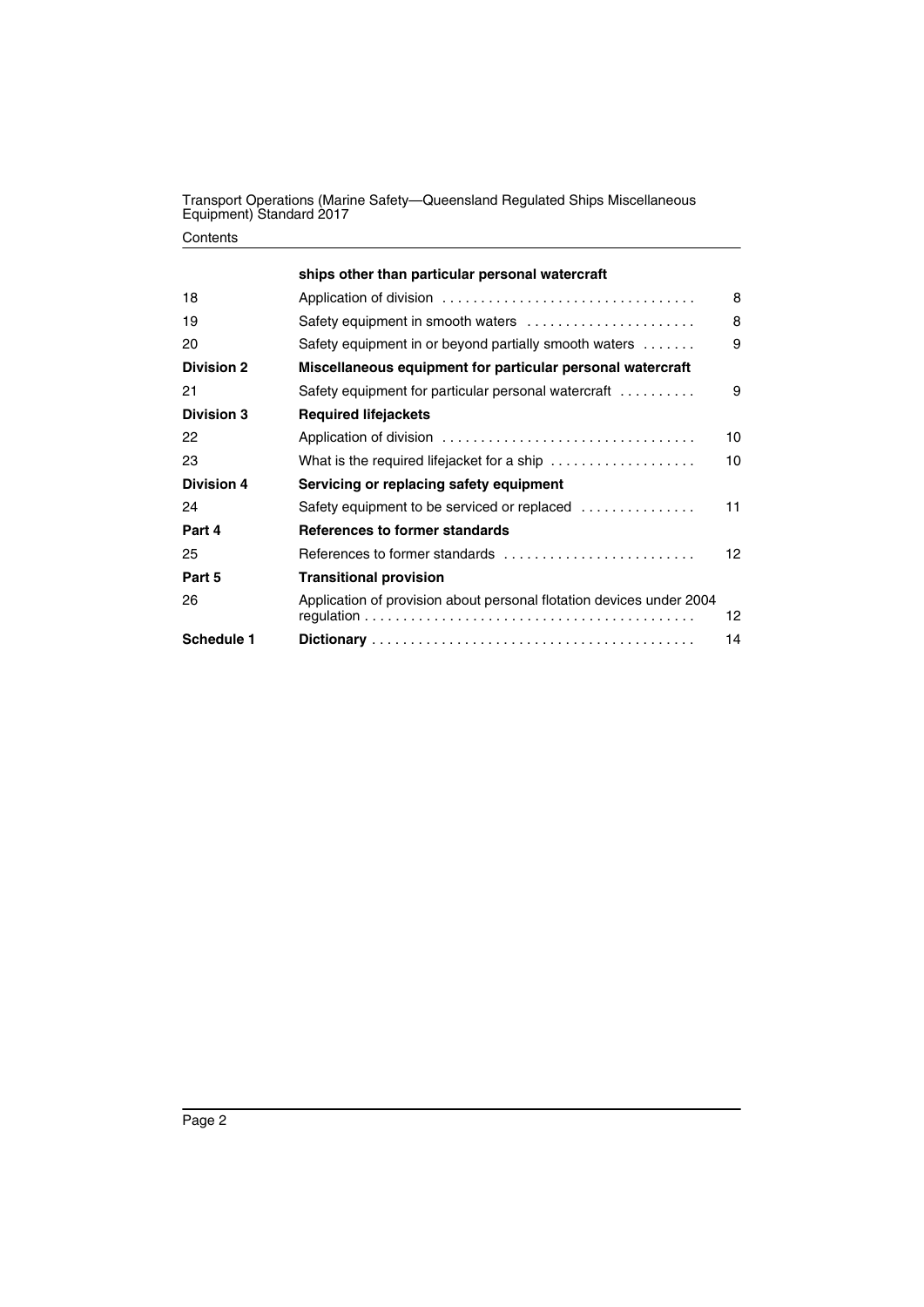$[s 1]$ 

### **Transport Operations (Marine Safety—Queensland Regulated Ships Miscellaneous Equipment) Standard 2017**

# <span id="page-4-0"></span>**Part 1** Preliminary

### <span id="page-4-2"></span>**1 Short title**

<span id="page-4-3"></span><span id="page-4-1"></span>This standard may be cited as the *Transport Operations (Marine Safety—Queensland Regulated Ships Miscellaneous Equipment) Standard 2017*.

### <span id="page-4-4"></span>**2 Commencement**

<span id="page-4-5"></span>This standard commences on 1 September 2017.

### <span id="page-4-6"></span>**3 Dictionary**

<span id="page-4-7"></span>The dictionary in schedule 1 defines particular words used in this standard.

### <span id="page-4-8"></span>**4 Purpose of standard**

<span id="page-4-9"></span>The purpose of this standard is to help people to understand the general safety obligation for Queensland regulated ships under section 41 of the Act.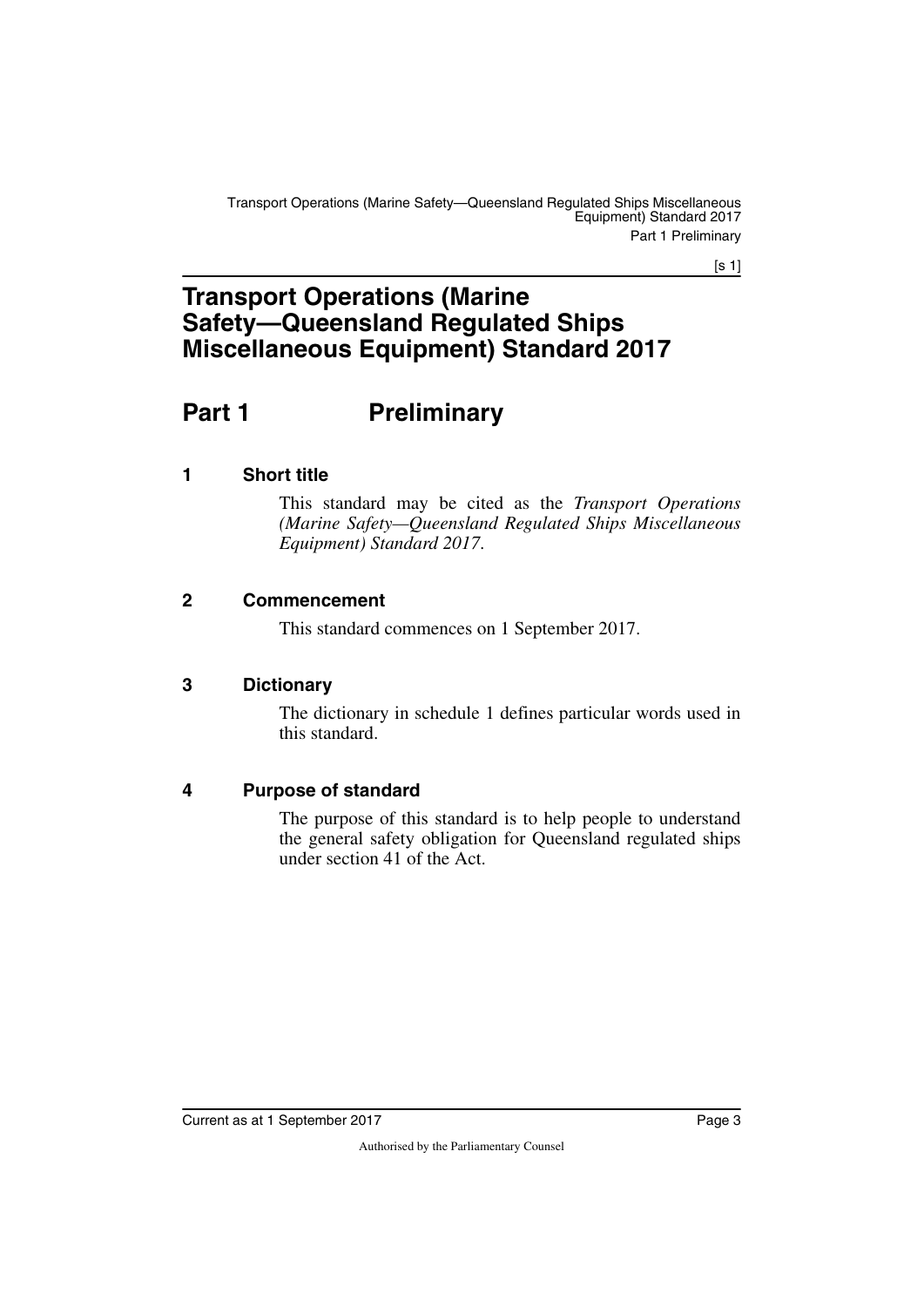Part 2 Miscellaneous equipment for all Queensland regulated ships

<span id="page-5-1"></span><span id="page-5-0"></span> $[s 5]$ 

### **Part 2 Miscellaneous equipment for all Queensland regulated ships**

### <span id="page-5-2"></span>**Division 1 Application of part**

### <span id="page-5-4"></span>**5 Application of part**

<span id="page-5-7"></span><span id="page-5-5"></span><span id="page-5-3"></span>This part applies to a Queensland regulated ship, whether or not the ship is required to be registered under chapter 3, part 1 of the regulation.

### <span id="page-5-6"></span>**Division 2 Queensland regulated ships other than personal watercraft**

### <span id="page-5-8"></span>**6 Application of division**

<span id="page-5-9"></span>This division applies to a Queensland regulated ship other than a personal watercraft.

### <span id="page-5-10"></span>**7 Navigation**

<span id="page-5-11"></span>A Queensland regulated ship operating in or beyond partially smooth waters should be equipped with a liquid damped compass and a navigation chart appropriate to the operational area.

### <span id="page-5-12"></span>**8 Anchoring**

- <span id="page-5-13"></span>(1) A Queensland regulated ship should be equipped with—
	- (a) for a ship less than 5m operating in smooth waters—an anchor with at least 18m of cable; or
	- (b) for a ship less than 5m operating in or beyond partially smooth waters—an anchor with at least 27m of cable; or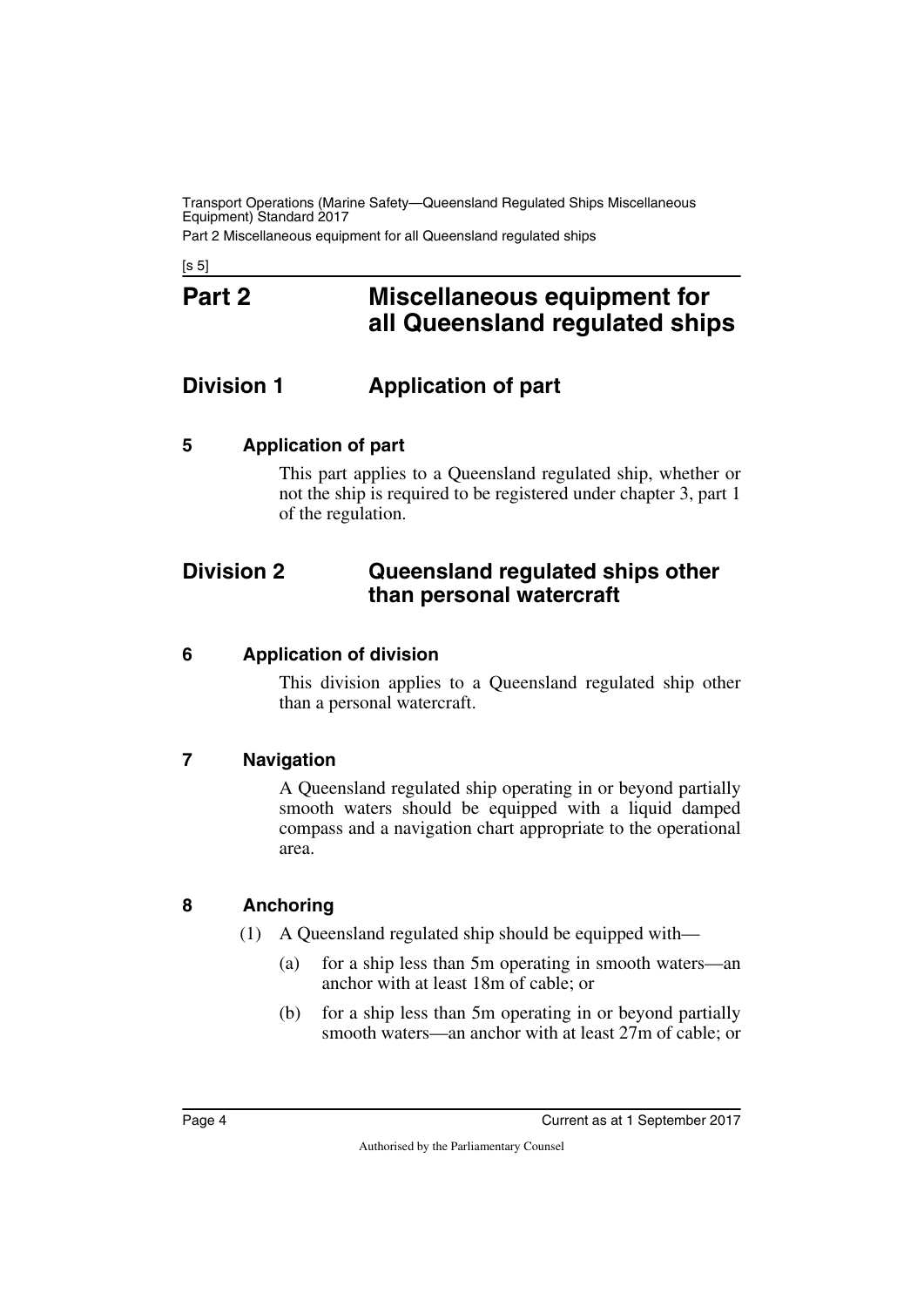[s 9]

- (c) for a ship 5m or more but less than 8m operating in any operational area—an anchor with at least 27m of cable; or
- (d) for a ship 8m or more operating in any operational area—2 anchors each with at least 37m of cable.
- (2) Despite subsection (1), the type and weight of anchor and the length and thickness of the cable should be appropriate for—
	- (a) the type and weight of ship; and
	- (b) the weather and sea conditions; and
	- (c) the nature of the seabed.
- (3) In this section—

### *cable* means—

- (a) for a ship less than 5m—a chain or rope; or
- (b) for a ship 5m or more—
	- (i) a chain; or
	- (ii) a chain of at least 2m attached to the anchor and a rope.

### <span id="page-6-0"></span>**9 Bailing**

<span id="page-6-1"></span>A Queensland regulated ship should be equipped with—

- (a) for a ship less than 5m—bailing equipment appropriate for the type of ship; or
- (b) for a ship 5m or more but less than 8m—a pump or other bailing equipment with a minimum capacity of 45L/min; or
- (c) for a ship 8m or more—a pump or other bailing equipment with a minimum capacity of 70L/min.

### <span id="page-6-2"></span>**10 Auxiliary way of propulsion**

<span id="page-6-3"></span>(1) A Queensland regulated ship less than 6m should be equipped with a way of manually propelling the ship.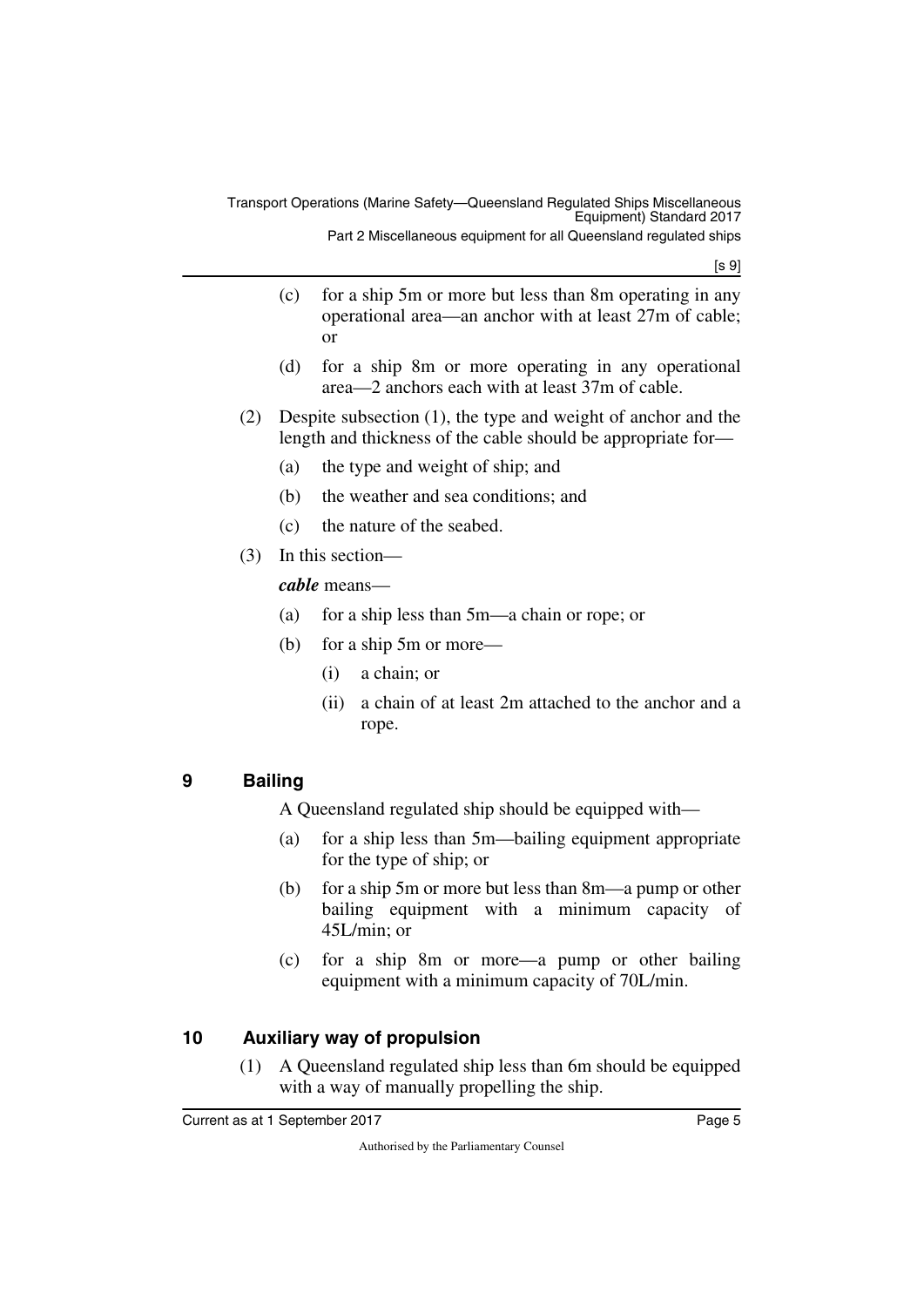Part 2 Miscellaneous equipment for all Queensland regulated ships

[s 11]

*Examples—*

oars, paddles

(2) However, subsection (1) does not apply if the ship is equipped with an auxiliary way of propulsion, whether mechanical or otherwise.

*Examples of an auxiliary way of propulsion* additional motor, sails

### <span id="page-7-0"></span>**11 Drinking water**

<span id="page-7-1"></span>A Queensland regulated ship should be equipped with enough drinking water for all persons on board for the duration of the intended voyage.

### <span id="page-7-2"></span>**12 Equipment in good working order**

<span id="page-7-5"></span><span id="page-7-3"></span>The equipment mentioned in this division should be in good working order.

### <span id="page-7-4"></span>**Division 3 Queensland regulated ships that are personal watercraft**

### <span id="page-7-6"></span>**13 Application of division**

<span id="page-7-7"></span>This division applies to a Queensland regulated ship that is a personal watercraft when operating in or beyond partially smooth waters, other than a personal watercraft operating—

- (a) as part of an aquatic event held in accordance with an aquatic event authority; or
- (b) beyond partially smooth waters and within 0.5n mile from land.

### <span id="page-7-8"></span>**14 Navigation**

<span id="page-7-9"></span>A Queensland regulated ship that is a personal watercraft should be equipped with either of the following—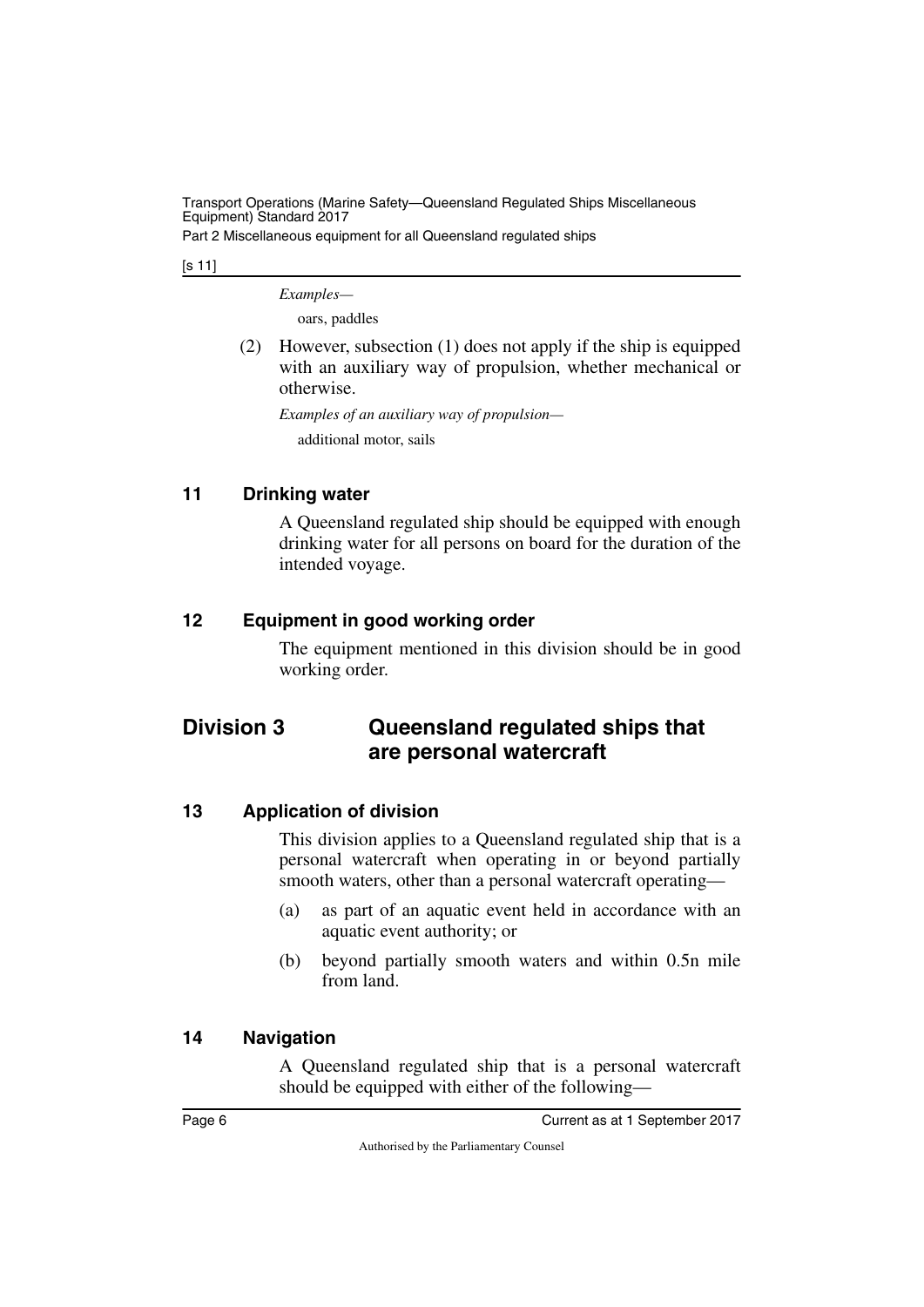[s 15]

- (a) a liquid damped compass and a navigation chart appropriate to the operational area;
- (b) an electronic navigation device appropriate to the operational area.

### <span id="page-8-0"></span>**15 Anchoring**

- <span id="page-8-1"></span>(1) A Queensland regulated ship that is a personal watercraft should be equipped with an anchor with a cable.
- (2) The type and weight of the anchor, and the length and thickness of the cable, should be appropriate for—
	- (a) the type and weight of the ship; and
	- (b) the weather and sea conditions; and
	- (c) the nature of the seabed.
- (3) In this section—

<span id="page-8-3"></span>*cable* means a chain or rope.

### <span id="page-8-2"></span>**16 Drinking water**

A Queensland regulated ship that is a personal watercraft should be equipped with enough drinking water for all persons on board for the duration of the intended voyage.

### <span id="page-8-4"></span>**17 Equipment in good working order**

<span id="page-8-5"></span>The equipment mentioned in this division should be in good working order.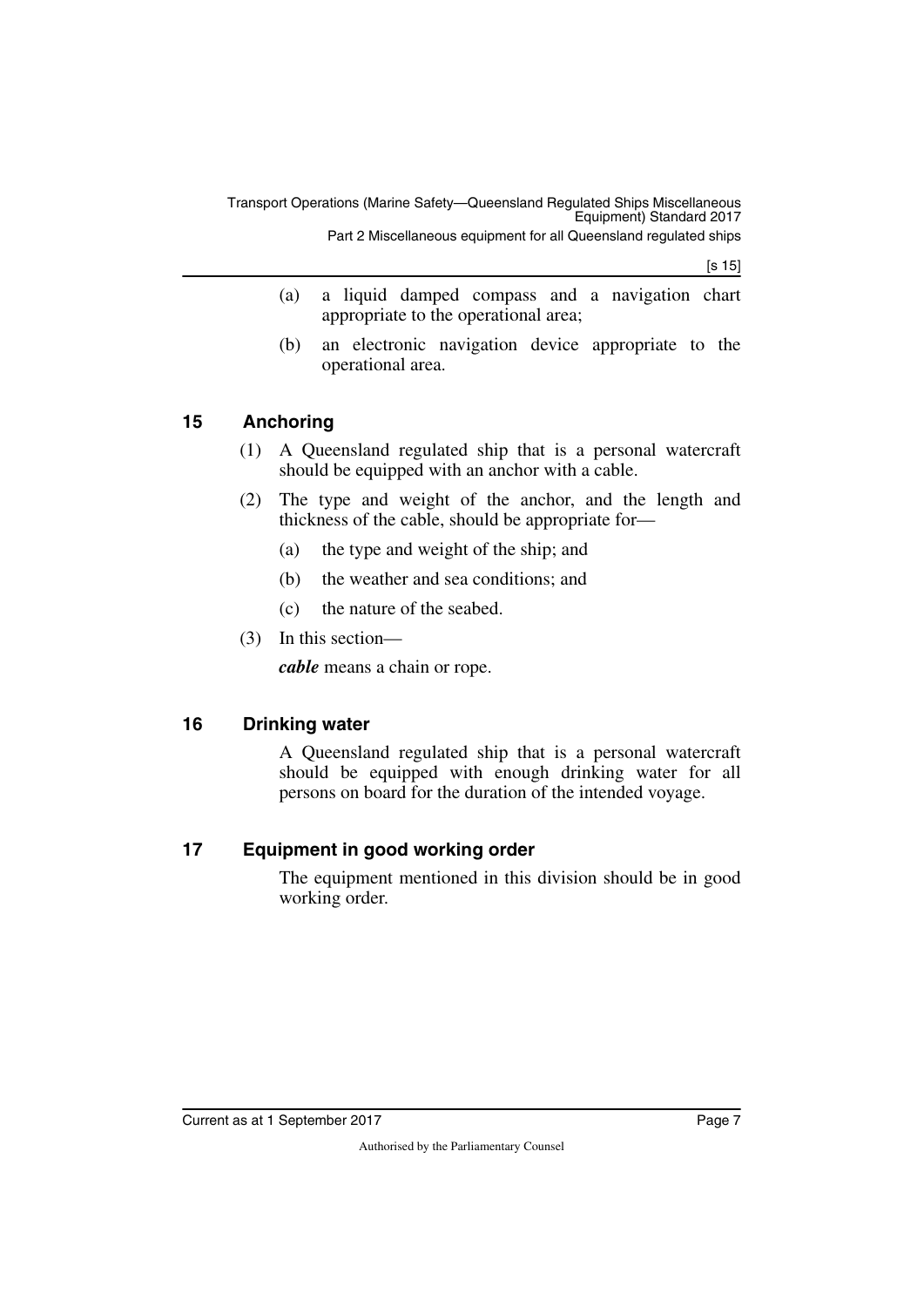Part 3 Miscellaneous equipment for particular Queensland regulated ships that do not require registration

<span id="page-9-1"></span><span id="page-9-0"></span>[s 18]

### **Part 3 Miscellaneous equipment for particular Queensland regulated ships that do not require registration**

### <span id="page-9-3"></span><span id="page-9-2"></span>**Division 1 Miscellaneous equipment for particular Queensland regulated ships other than particular personal watercraft**

### <span id="page-9-4"></span>**18 Application of division**

- <span id="page-9-5"></span>(1) This division applies to a Queensland regulated ship mentioned in section  $26(2)(a)$  or (c) of the regulation.
- (2) However, this division does not apply to a Queensland regulated ship mentioned in section 26(2)(c) of the regulation if the ship is a personal watercraft.

### <span id="page-9-6"></span>**19 Safety equipment in smooth waters**

- <span id="page-9-7"></span>(1) A Queensland regulated ship operating in smooth waters should be equipped with—
	- (a) a required lifejacket for each individual on board who is 1 year or more; and
	- (b) if the ship is more than 5m—firefighting equipment capable of extinguishing a fire on the ship quickly and effectively.
- (2) However, subsection  $(1)(a)$  does not apply if—
	- (a) the ship operates in a river, creek, stream or waters contained within breakwaters or revetments; and
	- (b) the ship is equipped with grab lines, grab rails or other permanent means of giving each person on board a way of keeping a secure hold to the ship; and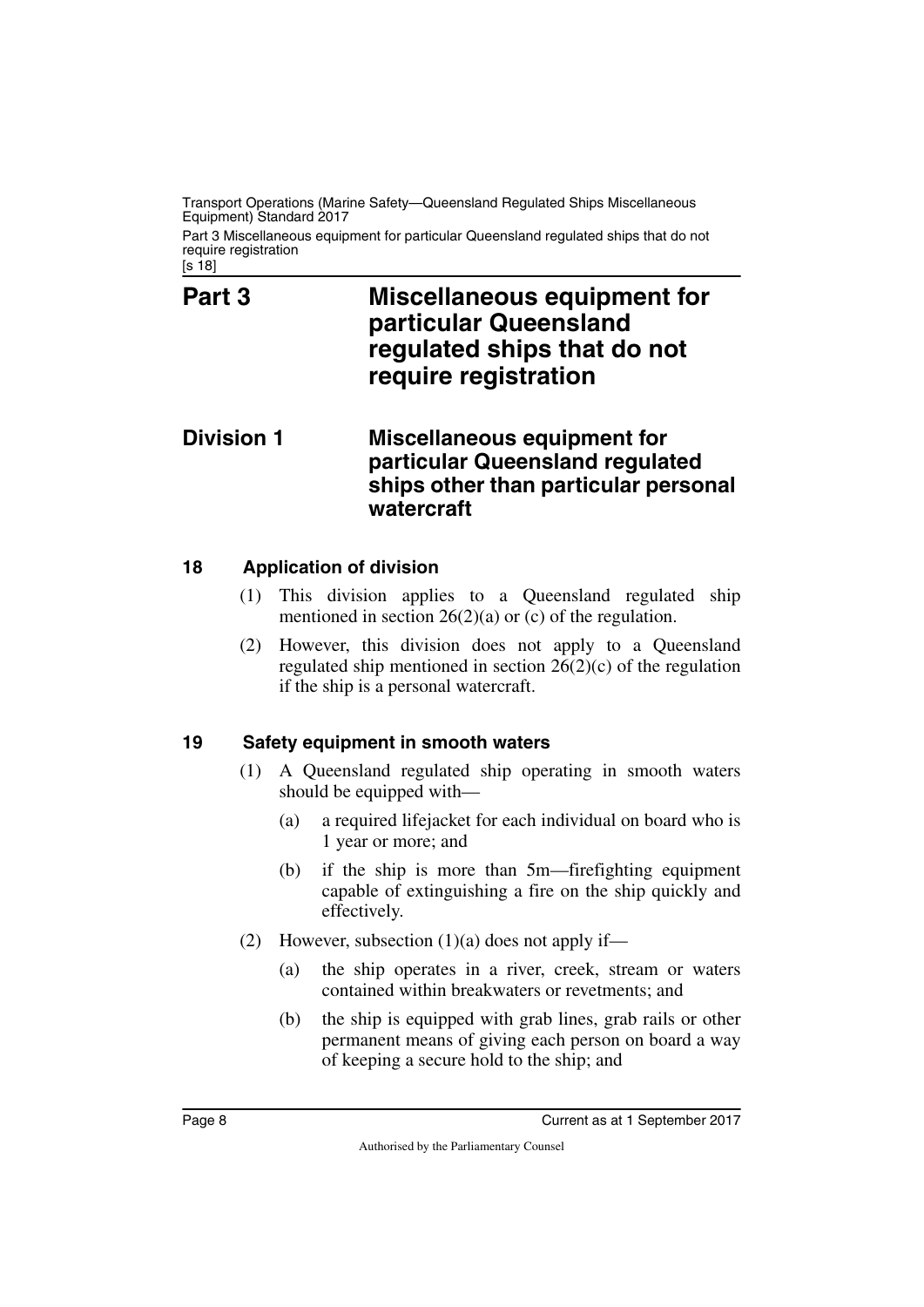[s 20] Part 3 Miscellaneous equipment for particular Queensland regulated ships that do not require registration

- (c) there is a statement in the approved form for the ship that the ship has level flotation.
- (3) Despite subsection (1)(a), a tender operating in smooth waters is not required to be equipped with a required lifejacket for each individual on board who is 1 year or more if—
	- (a) the tender is used within 1km of the ship for which it is a tender; and
	- (b) there is a statement in the approved form for the tender that the tender has level flotation.
- (4) In this section—

<span id="page-10-1"></span>*level flotation*, for a ship, see schedule 9 of the regulation.

### <span id="page-10-0"></span>**20 Safety equipment in or beyond partially smooth waters**

A Queensland regulated ship operating in or beyond partially smooth waters should be equipped with—

- (a) a required lifejacket for each individual on board who is 1 year or more; and
- (b) a V sheet; and
- (c) 2 compliant handheld red flares; and
- (d) 2 compliant handheld orange smoke signals; and
- <span id="page-10-3"></span> (e) if the ship is more than 5m—firefighting equipment capable of extinguishing a fire on the ship quickly and effectively.

### <span id="page-10-2"></span>**Division 2 Miscellaneous equipment for particular personal watercraft**

### <span id="page-10-4"></span>**21 Safety equipment for particular personal watercraft**

<span id="page-10-5"></span>(1) A Queensland regulated ship mentioned in section  $26(2)(c)$  of the regulation that is a personal watercraft should be equipped with—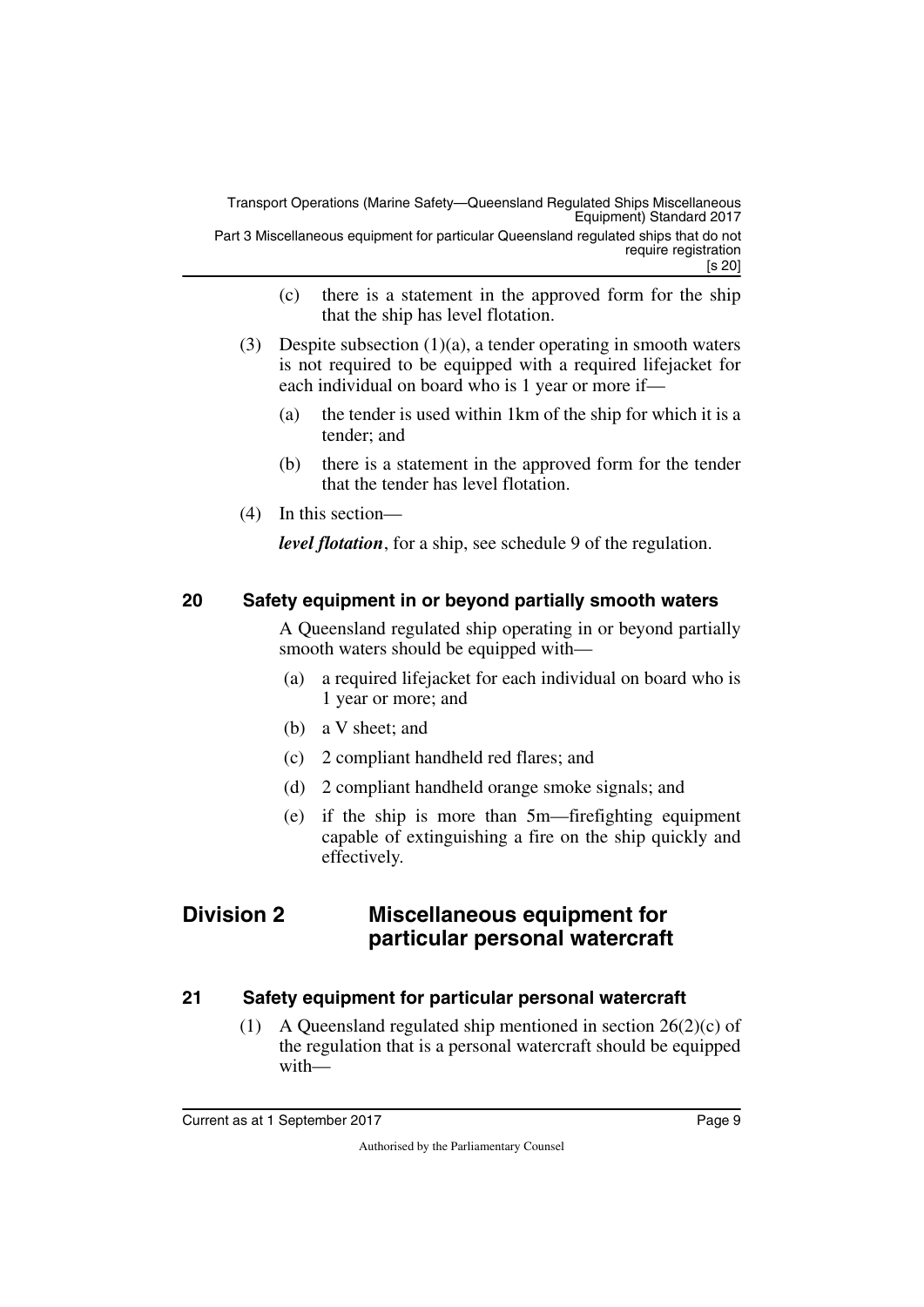[s 22] Part 3 Miscellaneous equipment for particular Queensland regulated ships that do not require registration

- (a) a required lifejacket for each individual on the watercraft who is 1 year or more; and
- (b) if the personal watercraft is operating in or beyond partially smooth waters—
	- (i) a V sheet; and
	- (ii) 2 compliant handheld red flares; and
	- (iii) 2 compliant handheld orange smoke signals.
- (2) For subsection  $(1)(a)$ , if an individual on the personal watercraft is not wearing the required lifejacket for the individual with which the watercraft is equipped, the watercraft is taken not to be equipped with the lifejacket.
- (3) Subsection (1)(b) does not apply to a Queensland regulated ship that is a personal watercraft operating—
	- (a) as part of an aquatic event held in accordance with an aquatic event authority; or
	- (b) beyond partially smooth waters and within 0.5n mile from land.

### <span id="page-11-0"></span>**Division 3 Required lifejackets**

### <span id="page-11-2"></span>**22 Application of division**

<span id="page-11-3"></span><span id="page-11-1"></span>This division applies if, under this standard, a Queensland regulated ship should be equipped with a required lifejacket for each individual on board who is 1 year or more.

### <span id="page-11-4"></span>**23 What is the** *required lifejacket* **for a ship**

- <span id="page-11-5"></span>(1) The *required lifejacket* for an individual on board a ship is a lifejacket of an appropriate size for the individual of the following type—
	- (a) for a ship, other than a personal watercraft, operating in smooth waters—a lifejacket level 100, 50 or 50S or a compliant inflatable diver's jacket;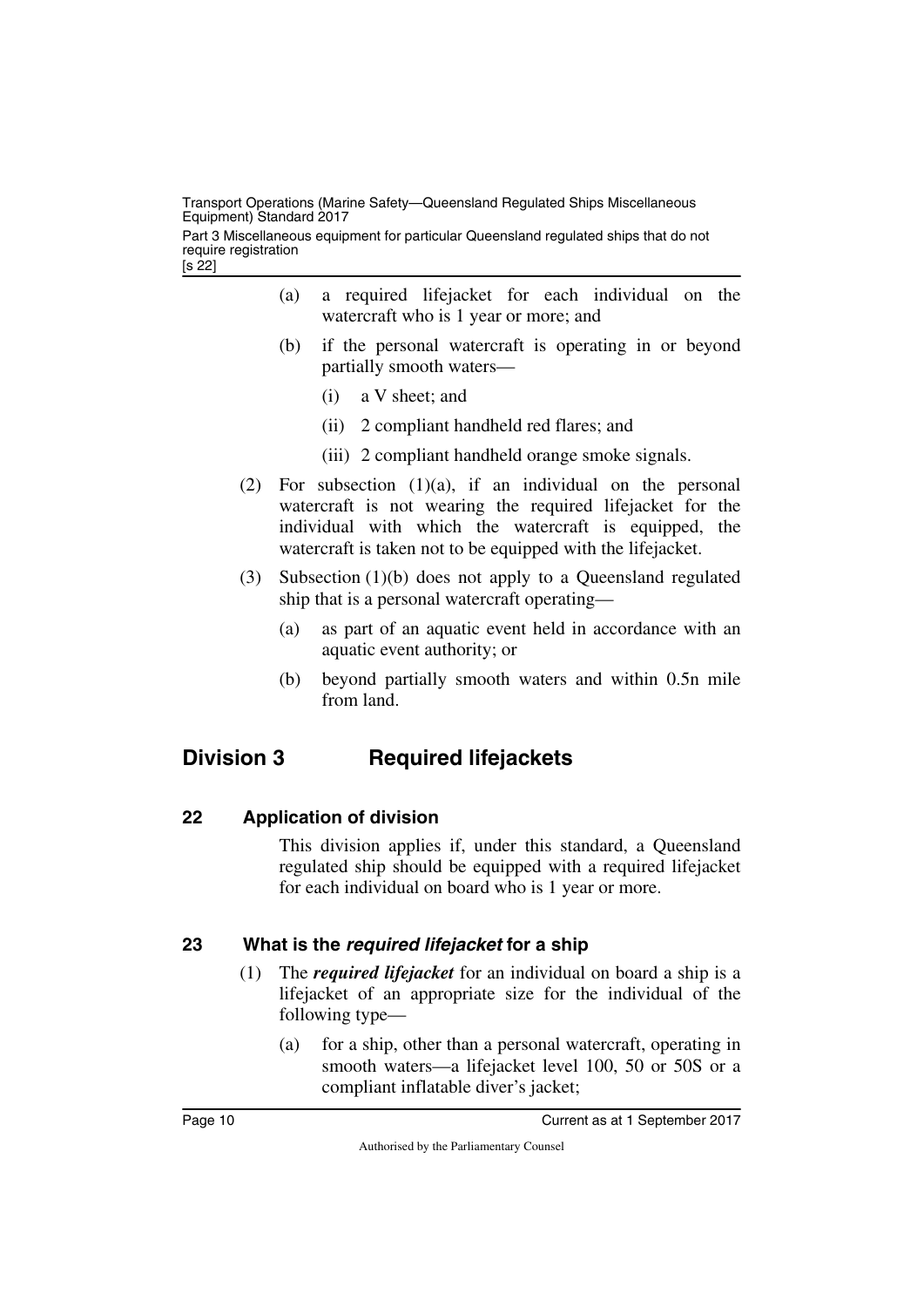- [s 24]
- (b) for a ship, other than a personal watercraft, operating in or beyond partially smooth waters—
	- (i) if the ship is operating in partially smooth waters—a lifejacket level 100 or 50 or a compliant inflatable diver's jacket; or
	- (ii) if the ship is operating beyond partially smooth waters—a lifejacket level 100 or a compliant inflatable diver's jacket;
- (c) for a personal watercraft—
	- (i) if the personal watercraft is operating in smooth waters—a lifejacket level 100, 50 or 50S; or
	- (ii) if the personal watercraft is operating in or beyond partially smooth waters—a lifejacket level 100 or 50.
- (2) In this section—

*compliant inflatable diver's jacket* see schedule 9 of the regulation.

*lifejacket* see schedule 9 of the regulation.

*lifejacket level 50* see schedule 9 of the regulation.

*lifejacket level 50S* see schedule 9 of the regulation.

<span id="page-12-1"></span>*lifejacket level 100* see schedule 9 of the regulation.

### <span id="page-12-0"></span>**Division 4 Servicing or replacing safety equipment**

### <span id="page-12-2"></span>**24 Safety equipment to be serviced or replaced**

- <span id="page-12-3"></span>(1) This section applies if a Queensland regulated ship's safety equipment has an expiry date by which it should be serviced or replaced.
- (2) The ship is taken to be equipped with safety equipment only if the equipment has been serviced or replaced before the expiry date.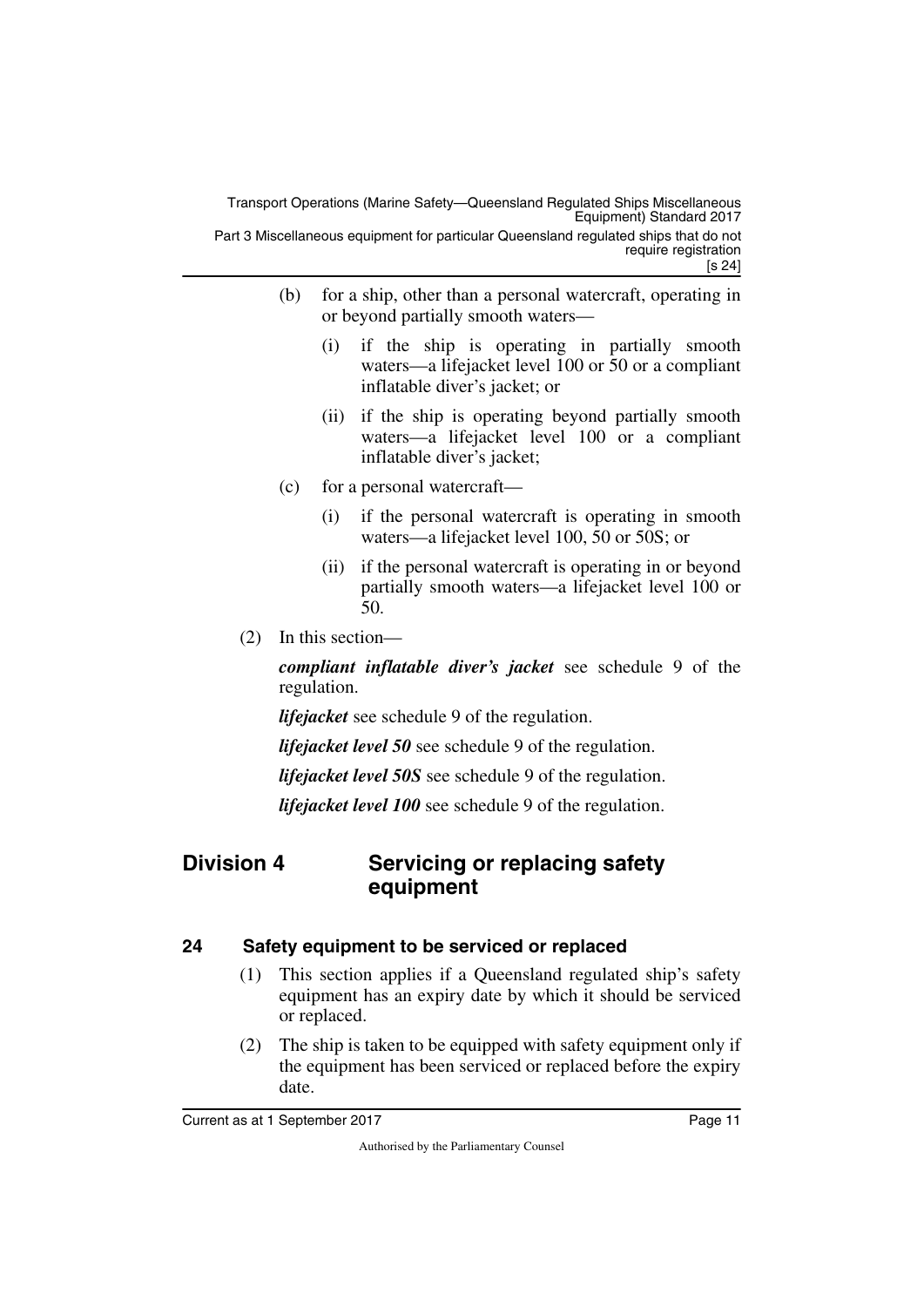Part 4 References to former standards

<span id="page-13-0"></span>[s 25]

# **Part 4 References to former standards**

#### <span id="page-13-2"></span>**25 References to former standards**

- <span id="page-13-3"></span><span id="page-13-1"></span>(1) In a document or instrument a reference to the following standards may, if the context permits, be taken to be a reference to this standard—
	- *Transport Operations (Marine Safety—Recreational Ships Miscellaneous Equipment) Standard 1998*
	- *Transport Operations (Marine Safety—Recreational Ships Miscellaneous Equipment) Interim Standard 2005*
	- *Transport Operations (Marine Safety—Recreational Ships Miscellaneous Equipment) Interim Standard (No. 2) 2005*
	- *Transport Operations (Marine Safety—Queensland Regulated Ships Miscellaneous Equipment) Standard 2006*.
- <span id="page-13-5"></span>(2) Subsection (1) does not limit the application of the *Acts Interpretation Act 1954*, section 14H.

# <span id="page-13-4"></span>**Part 5 Transitional provision**

#### <span id="page-13-6"></span>**26 Application of provision about personal flotation devices under 2004 regulation**

- <span id="page-13-7"></span>(1) The transitional provision continues to apply except that—
	- (a) a reference in the transitional provision to the commencement is taken to be a reference to the commencement of the regulation; and
	- (b) a reference in the transitional provision to the unamended standard is taken to be a reference to the *Transport Operations (Marine Safety—Queensland Regulated Ships Miscellaneous Equipment) Standard 2006* as in force before the commencement of the regulation; and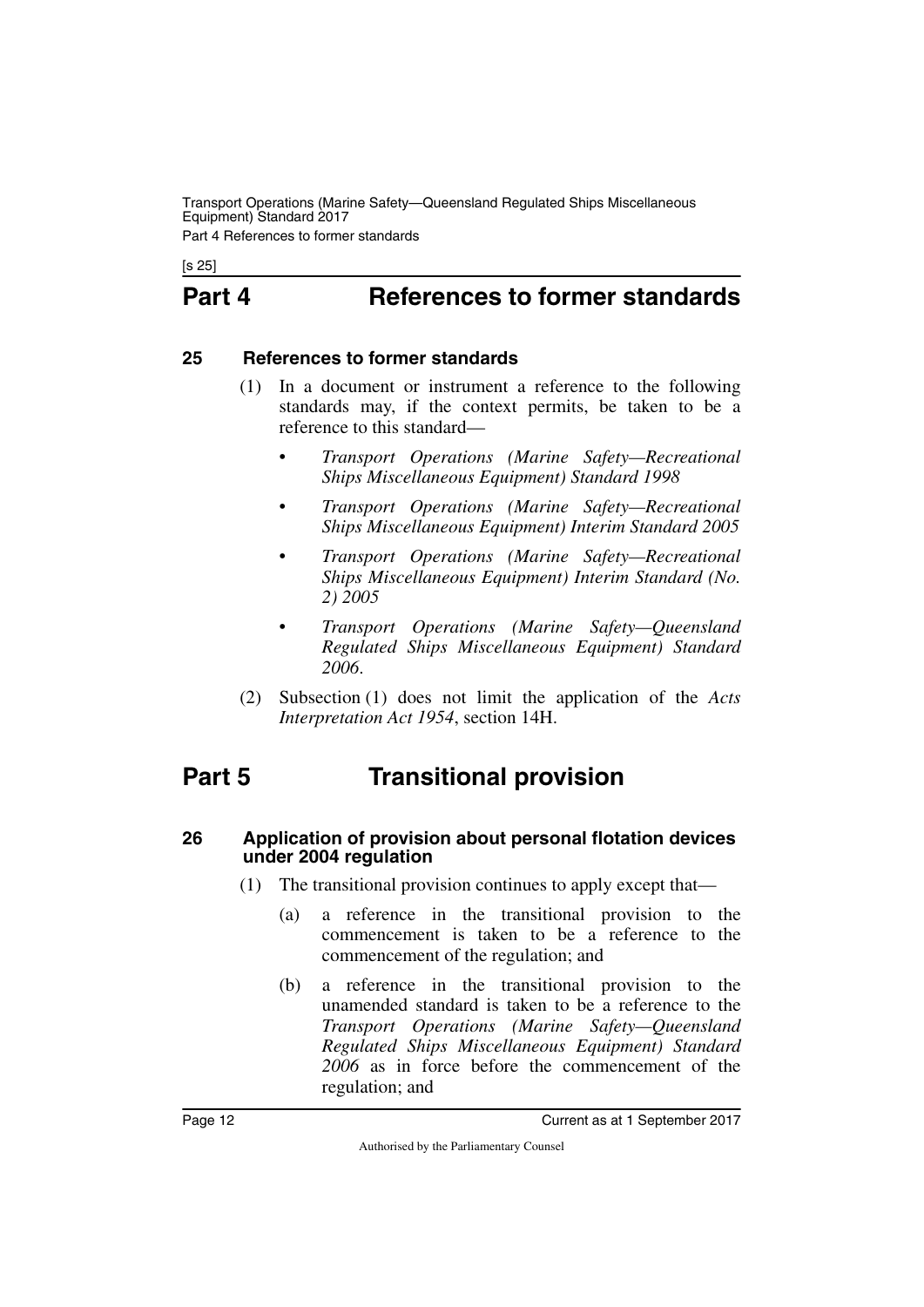[s 26]

- (c) a reference in the transitional provision to this standard is taken to be a reference to the *Transport Operations (Marine Safety—Queensland Regulated Ships Miscellaneous Equipment) Standard 2006* as in force before the commencement.
- (2) In this section—

*transitional provision* means the *Transport Operations (Marine Safety—Queensland Regulated Ships Miscellaneous Equipment) Standard 2006*, section 22 as in force before the commencement.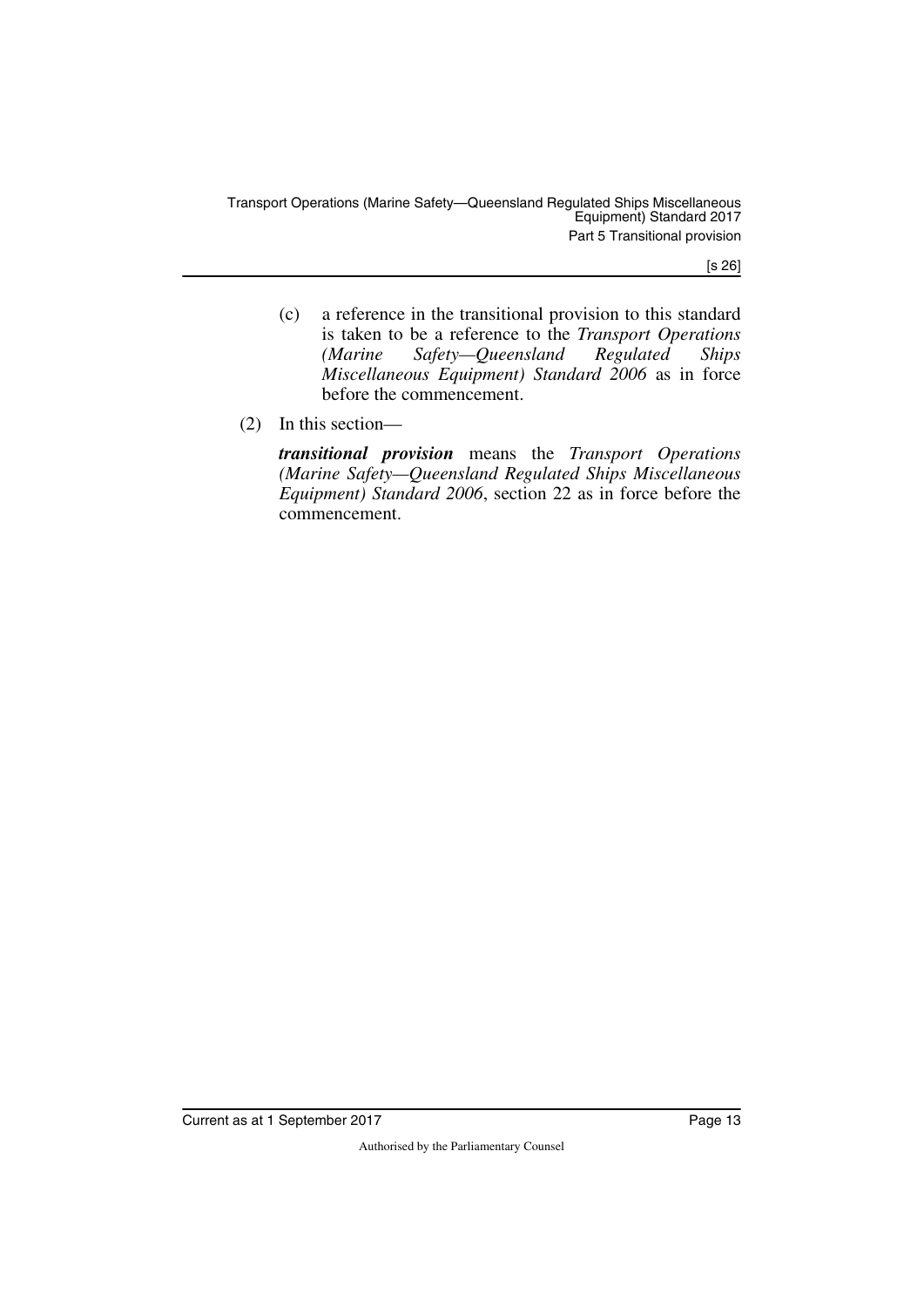<span id="page-15-0"></span>Schedule 1

## **Schedule 1 Dictionary**

section 3

<span id="page-15-1"></span>*aquatic event* see schedule 9 of the regulation.

*aquatic event authority* see schedule 9 of the regulation.

*compliant*, for a handheld red flare or orange smoke signal, see schedule 9 of the regulation.

*partially smooth waters* see schedule 9 of the regulation.

*Queensland regulated ship* see section 10A of the Act.

*regulation* means the *Transport Operations (Marine Safety) Regulation 2016*.

*required lifejacket*, for an individual on board a ship, see section 23.

*safety equipment* means equipment with which a ship should be equipped under section 19, 20 or 21.

*smooth waters* see schedule 9 of the regulation.

*V sheet* see schedule 9 of the regulation.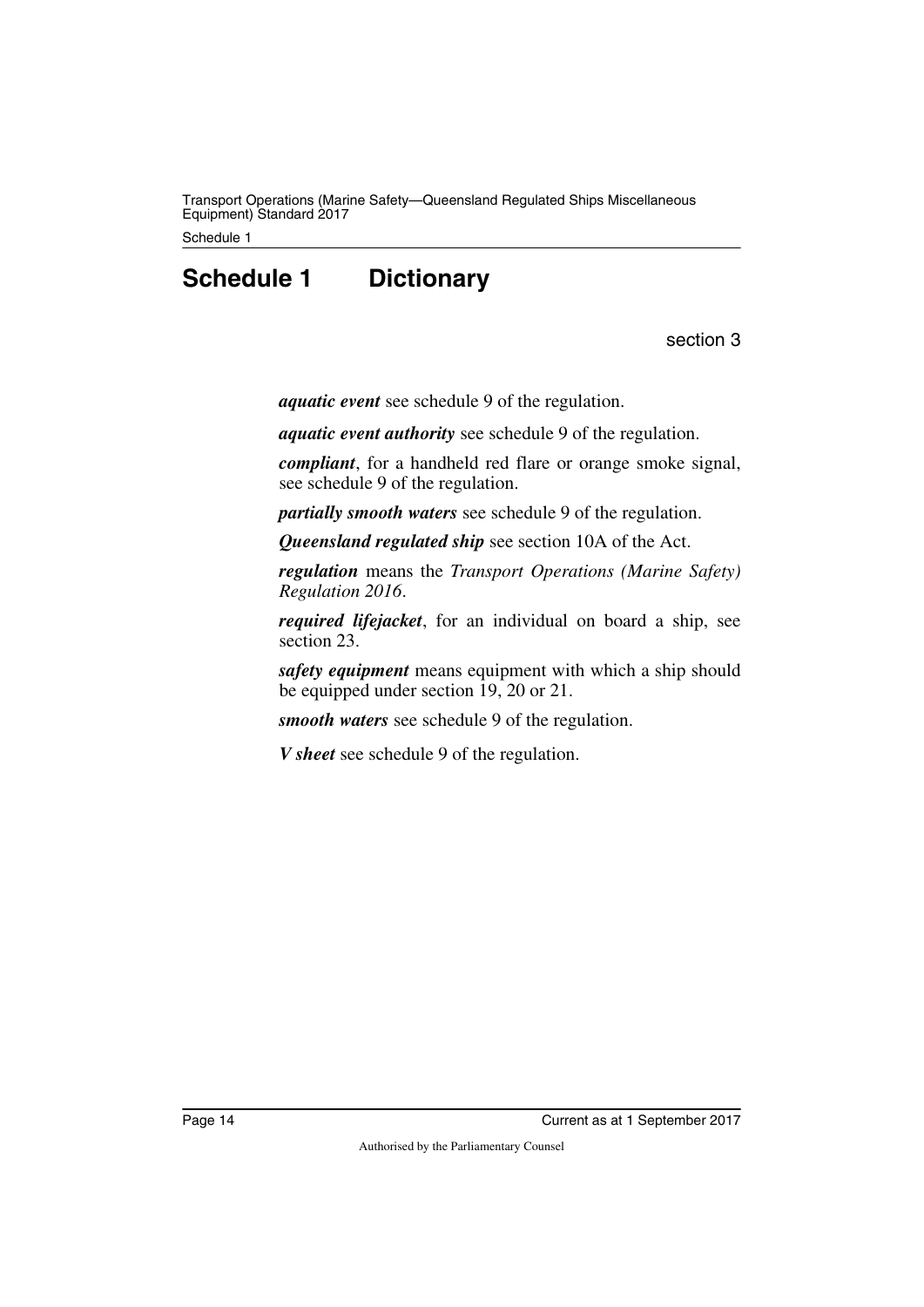### **1 Index to endnotes**

2 Key

- 3 Table of reprints
- 4 List of legislation

### **2 Key**

**Key to abbreviations in list of legislation and annotations**

| <b>Key</b>  | <b>Explanation</b>                                          | <b>Key</b>                    | <b>Explanation</b>          |
|-------------|-------------------------------------------------------------|-------------------------------|-----------------------------|
|             | $AIA = Acts Interpretation Act (prev) = previously$<br>1954 |                               |                             |
|             | $amu = amended$                                             | proc                          | $=$ proclamation            |
| t           | $\mathbf{a} \mathbf{m} \mathbf{d}$ = amendment              |                               | prov = provision            |
|             | $ch = chapter$                                              | pt                            | $=$ part                    |
|             | $def = definition$                                          |                               | $pubd = published$          |
|             | $div = division$                                            |                               | $R[X] =$ Reprint No. [X]    |
|             | $exp = expires/expired$                                     | <b>RA</b>                     | $=$ Reprints Act 1992       |
|             | $\mathbf{gaz} = \mathbf{gazette}$                           |                               | $reloc = relocated$         |
|             | $hdg =$ heading                                             | renu<br>m                     | = renumbered                |
|             | $ins = inserted$                                            | rep                           | $=$ repealed                |
|             | $lap = lapped$                                              | $\mathcal{E}$                 | $(retro = retrospectively)$ |
| d           | $notf = notified$                                           | rv                            | $=$ revised version         |
|             | $num = numbered$                                            | $\mathbf{s}$ and $\mathbf{s}$ | $=$ section                 |
| $\mathbf c$ | $\theta$ in = order in council                              | sch                           | $=$ schedule                |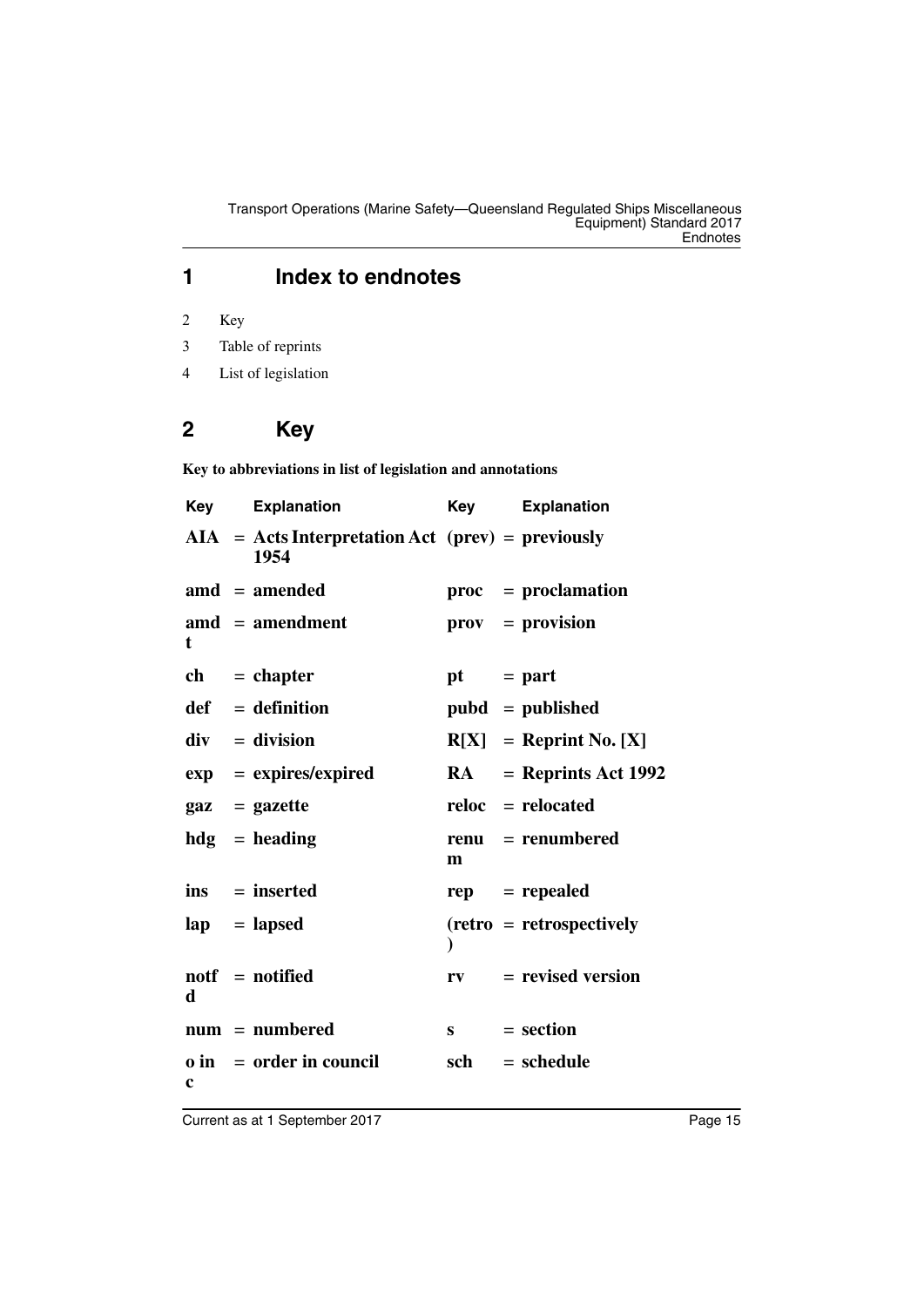| Key | Explanation        | Key        | <b>Explanation</b>                                  |
|-----|--------------------|------------|-----------------------------------------------------|
|     | $om = omitted$     | sdiv       | $=$ subdivision                                     |
|     | $orig = original$  | SIA -      | $=$ Statutory Instruments Act<br>1992               |
| p   | $=$ page           | <b>SIR</b> | $=$ Statutory Instruments<br><b>Regulation 2012</b> |
|     | $para = paragraph$ | SL         | $=$ subordinate legislation                         |
|     | $prec = preceding$ | sub        | $=$ substituted                                     |
|     | $pres = present$   | m          | $unnu = unnumbered$                                 |

**prev** = **previous**

### **3 Table of reprints**

A new reprint of the legislation is prepared by the Office of the Queensland Parliamentary Counsel each time a change to the legislation takes effect.

The notes column for this reprint gives details of any discretionary editorial powers under the **Reprints Act 1992** used by the Office of the Queensland Parliamentary Counsel in preparing it. Section  $5(c)$  and (d) of the Act are not mentioned as they contain mandatory requirements that all amendments be included and all necessary consequential amendments be incorporated, whether of punctuation, numbering or another kind. Further details of the use of any discretionary editorial power noted in the table can be obtained by contacting the Office of the Queensland Parliamentary Counsel by telephone on 3003 9601 or email legislation.queries@oqpc.qld.gov.au.

From 29 January 2013, all Queensland reprints are dated and authorised by the Parliamentary Counsel. The previous numbering system and distinctions between printed and electronic reprints is not continued with the relevant details for historical reprints included in this table.

| Current as at    | <b>Amendments</b><br>included | <b>Notes</b> |
|------------------|-------------------------------|--------------|
| 1 September 2017 | none                          |              |